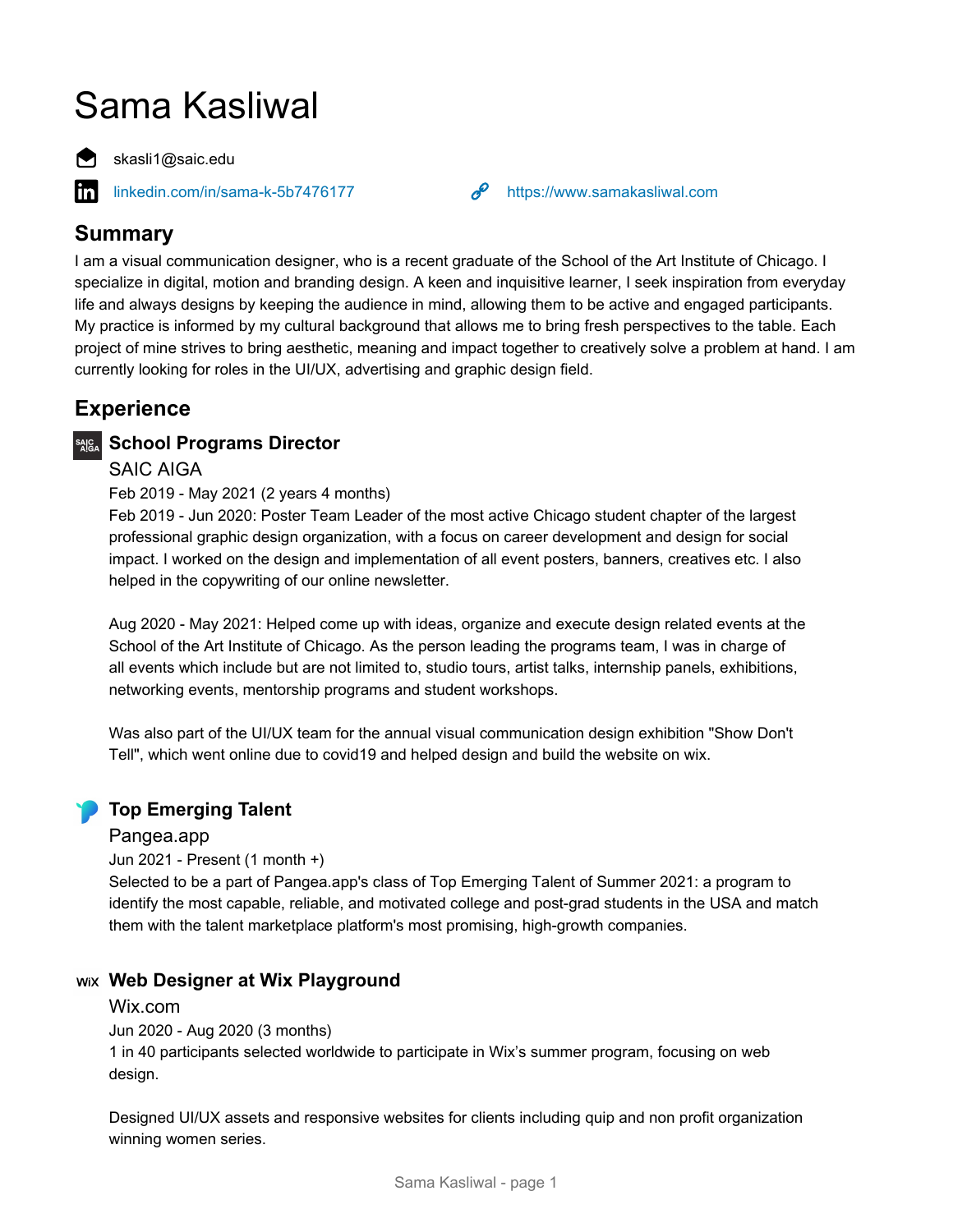Received priceless mentorship from influential designers, including Debbie Millman, Adam Kurtz, Alexandra Zsigmond, Frankie Ratford, Nicole Ginelli and Wix's very own in-house talented designers.

Learned skills in studio photography, styling, coding, animation, illustration, user experience design, adobe creative suite, concept development, production/art direction and marketing.



#### **Neiman Center Assistant**

School of the Art Institute of Chicago

Jan 2019 - May 2020 (1 year 5 months)

Helped with the daily tasks of operating the LeRoy Neiman Center which includes assisting with major campus events, advertising and promoting campus events, aid the Campus life office in customer service & various administrative tasks.

## **Design Intern**

#### Havas Media Group

May 2019 - Aug 2019 (4 months)

Worked with the digital creative team to conceptualize campaign ideas, design brand creatives and logos, create presentation decks and write content for brands such as tinder, okcupid, I-know, lacto calamine, facebook thumbstoppers etc

#### **Researcher/Designer**

#### International Federation of Red Cross and Red Crescent Societies - IFRC Jan 2018 - Jan 2018 (1 month)

Imagining Tomorrow International is an international seminar in which students from SAIC, Germany and Netherlands collaborated to address questions about design thinking and future. The seminar is hosted by HKU University of the Arts Utrecht.

Worked on a team with Dutch and German, creative and marketing students to creatively strategize and solve the organisations question of ways to bring back inspiration within the local communities where Red Cross operates within the local communities of Haiti

Researched extensively with the team. Arranged and participated in company visits, interviews, data analysis, and team discussions.

Collaborated with the team to create a polished design product for the client, which was then developed further at the Red Cross headquarters

# **Education**

## **School of the Art Institute of Chicago**

Bachelor of Fine Arts - BFA, Design and Visual Communications, General 2017 - 2021

Visual communication design is a creative process that combines the visual arts and technology to communicate ideas. It is a mixed discipline between design and information-development which is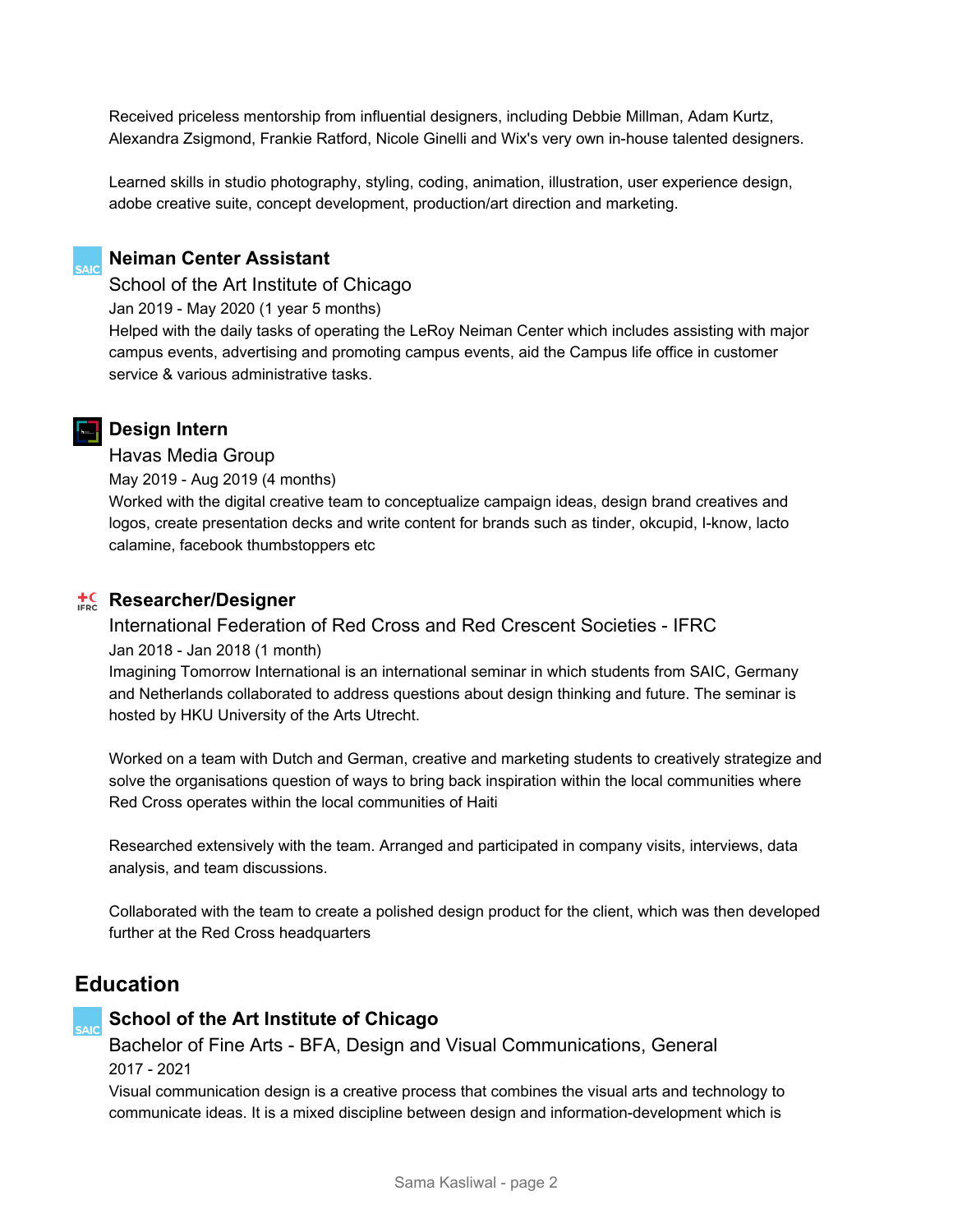concerned with how media intervention such as printed, crafted, electronic media or presentations communicate with people.



# **VASANT VALLEY SCHOOL**

High School Diploma, Mathematics, Engineering Drawing, English, Sociology, Applied Arts

2004 - 2017

# **Skills**

**CAIC** 

**SAIC** 

Adobe Indesign CC • Adobe Photoshop • Adobe Illustrator • Graphic Design • Typography • Advertising • Web Design • User Interface Design • Branding & Identity • Logo Design

# **Honors & Awards**

**Presidential Scholarship recipient at SAIC** - School of the Art Institute of Chicago 2017

The presidential merit scholarship is the highest scholarship award given only to those students who take the necessary risks essential to succeeding in the fields of contemporary art and design and whose work demonstrates extraordinary potential. This is based on personal visions and distinct voice present within the portfolio submitted.

## **Selected for the prestigious Scholar's Program** - School of the Art Institute of Chicago

2017

The Scholar's Program is an honor's distinction that is awarded to students ranked among the top 2% of admitted students at SAIC. This program provides high achieving students specialised instructions, rigorous research and artistic development opportunities to further hone their skills.

**Dean's list for outstanding sophomores** - School of the Art Institute of Chicago Apr 2019

The students are nominated by their Sophomore Seminar faculty for the Dean's List for Outstanding Sophomores, based on superb portfolios, enthusiastic classroom leadership, and above-average critique skills.

# **IBM iX + Adobe Drop-In Student XD Creative Jam Finalist** - honor issuer IBM iX +

Adobe Student XD Creative Jam

#### Oct 2019

Competed against 60+ college teams across North America in a weekend-long Designathon live event and developed a 36 screen interactive prototype for an eco-friendly shopping assistant app using the Adobe Creative Cloud & Adobe XD. Successfully entered finale and won one year of free Adobe Creative Cloud.

# **First Years Scholar's Grant** - School of the Art Institute of Chicago

Jan 2018